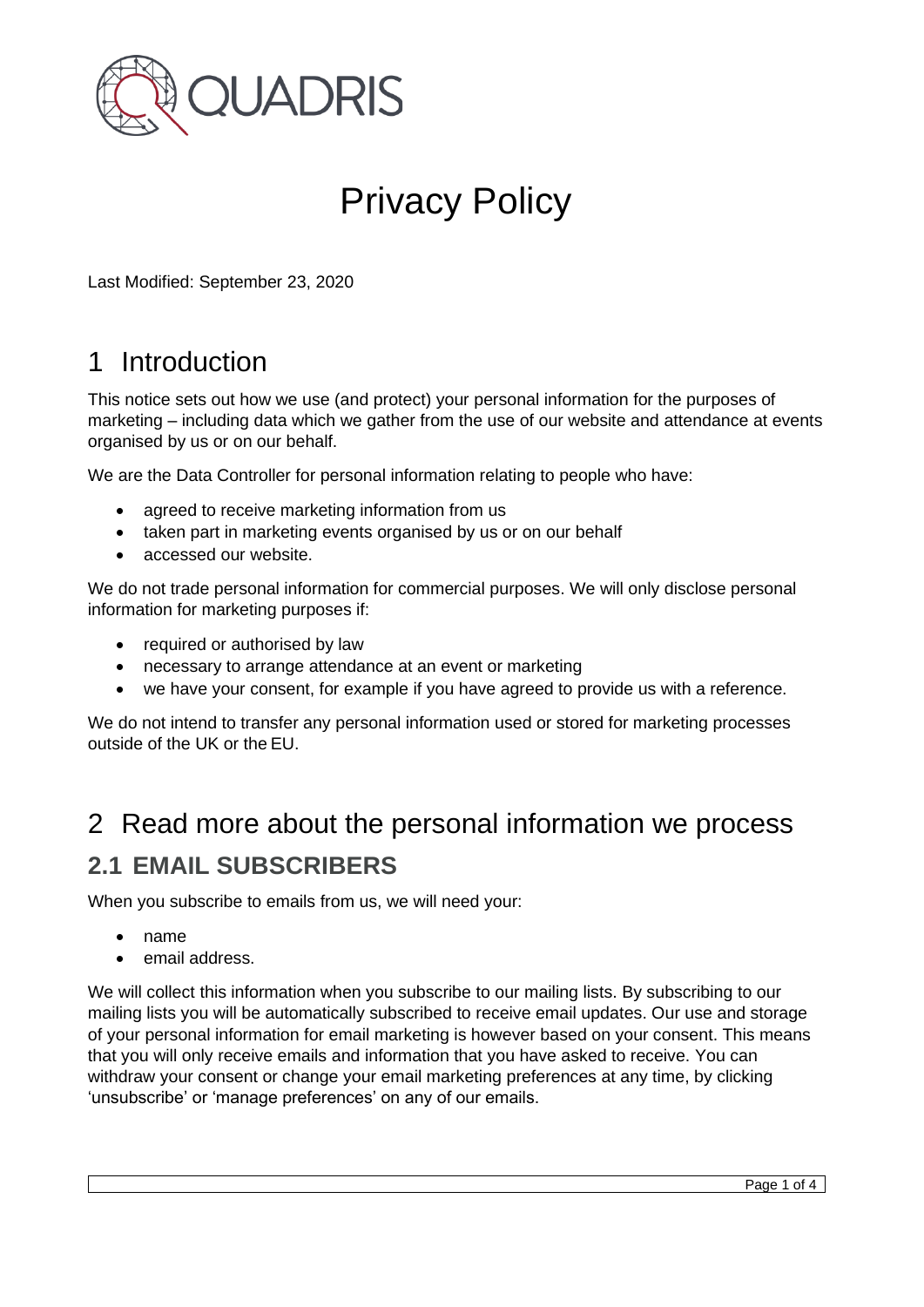

If you unsubscribe from our emails or withdraw your consent for us to contact you we will store your information for a period of two years to ensure that you no longer receive emails from us. More information about how long we store information is available in our retention policy.

We use HubSpot to manage our email marketing. HubSpot stores personal information in the US under Privacy Shield Certification. HubSpot's privacy policy is here: [https://legal.hubspot.com/privacy-policy](https://eur01.safelinks.protection.outlook.com/?url=https%3A%2F%2Flegal.hubspot.com%2Fprivacy-policy&data=04%7C01%7CNick.StClair%40quadris.co.uk%7C9b705d75fef64e49566408d97e72dac1%7Cf1d6abf3d3b44894ae16db0fb93a96a2%7C0%7C1%7C637679854066434128%7CUnknown%7CTWFpbGZsb3d8eyJWIjoiMC4wLjAwMDAiLCJQIjoiV2luMzIiLCJBTiI6Ik1haWwiLCJXVCI6Mn0%3D%7C1000&sdata=de0W%2B5lTtKE8crTCG1ZiFDqejK4EOw3jwnM8gSLEtrI%3D&reserved=0)

#### **2.2 WEBSITE VISITORS**

Our website places cookies (text files) on your computer. The cookies contain an ID number which is used to uniquely identify your browser and track each site you visit that has Google Analytics enabled.

We use the information provided by cookies to determine the number of people visiting our site. It also helps us to better understand how people find and use our website. With this information we can continually improve our website and service.

Our cookies store the following data:

- time of visit, pages visited, and time spent on each page of the website
- interactions with site-specific widgets
- referring site details (such as the URL a user came through to arrive at the website)
- type of web browser
- type of operating system (OS)
- flash version, JavaScript support, screen resolution, and screen colour processing ability
- network location and IP address
- document downloads
- clicks on links leading to external websites
- errors when users fill out forms
- clicks on videos
- 'scroll depth' (how far you scroll up or down on a page).

If you already have Google Analytics cookies, they will be updated with the latest information about your visit to our website. We cannot access these cookies and are not the data controller for information held by Google Analytics.

Your consent is generally required for cookies to be placed on your computer and for the use and storage of personal information relating to you provided by the cookies. You may withdraw your consent at any time by updating your cookie settings. Where consent is not needed for cookies to be placed on your computer (for example, where a cookie is needed for the operation of our website or for the provision of a service to you), the use and storage of any personal information provided by the cookies will be based on legitimate interests. The legitimate interests we are pursuing are the operation of our website and promotion of our business.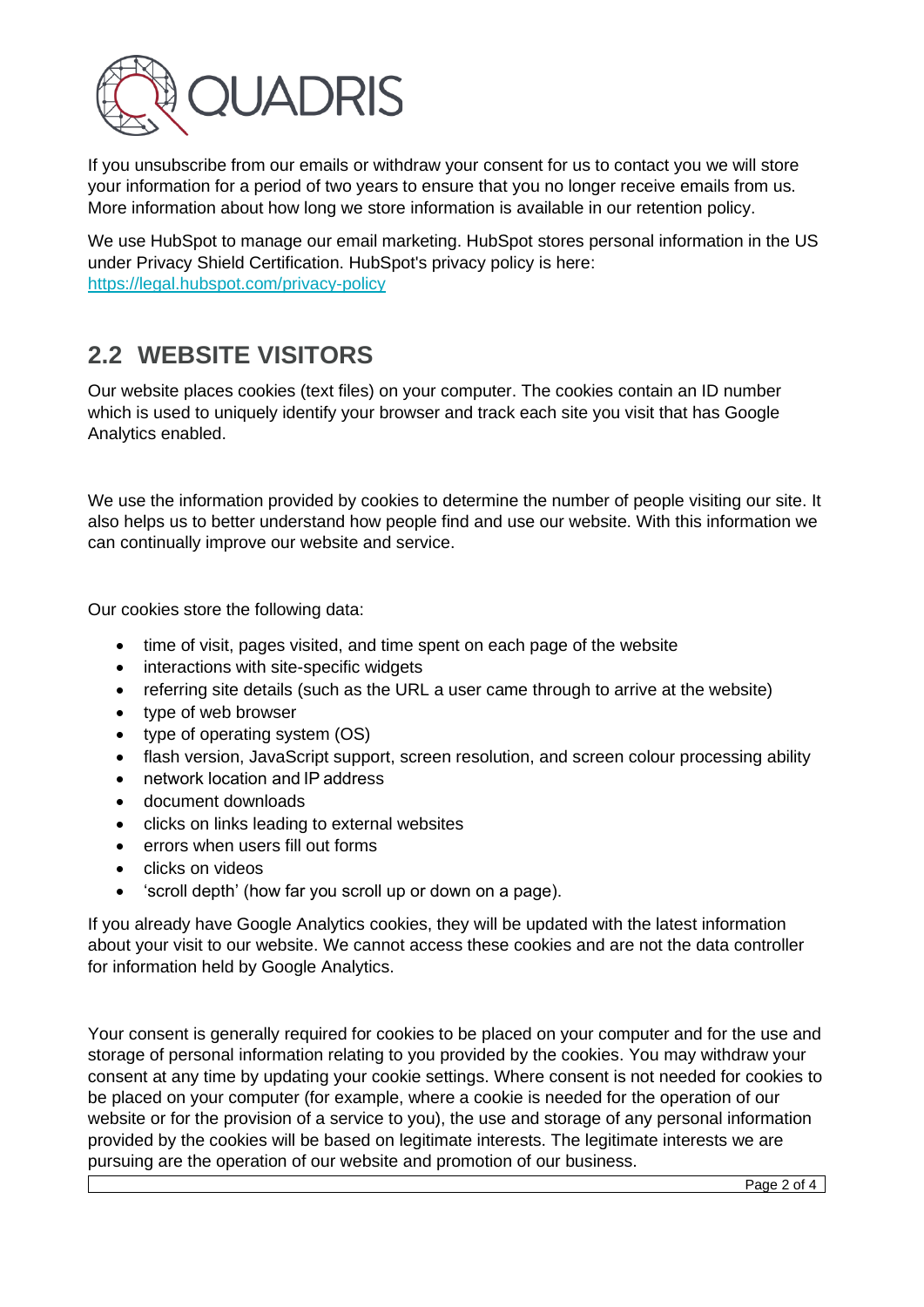

#### **2.3 EVENT ATTENDEES**

When you attend one of our events, we will need your:

- name
- email address
- in some cases, payment information.

We will collect this information when you enrol to attend an event. Our use and storage of personal information is based on consent. We use personal information solely for the purposes of administering the event. We will only share personal information with organisations where it is necessary to administer the event (for example, hotels and transport facilities). We archive event attendance information and other personal information at the end of every business year (please see our retention schedules for more information about how long we store personal information).

If you are a speaker at one of our events we will promote your participation via platforms such as Twitter, LinkedIn and by marketing emails. External platforms may continue to store and use personal information after the event has ended.

## 3 Your rights

If we process your personal data, you have a number of rights. You may request a copy of the personal data we hold about you (and request that that data be provided in a portable format) and you may object to our processing of it (including by way of direct marketing) or ask us to rectify it, restrict the way in which we process it or erase it from our records.

Where we use or store personal information relating to you, you have the following rights:

- the right to be informed personal information relating to you is being used or stored (which is what this privacy notice is for)
- the right to access personal information relating to you which we use or hold
- the right to object to direct marketing (either by using the unsubscribe button or clicking [here\)](https://hs-8417591.s.hubspotemail.net/hs/manage-preferences/unsubscribe-all-test?languagePreference=en&d=VmYj7y8gX9mnVKgD3Q3_YlyBW2m3bL73_YlyBN1JxwY5GKd_PV20N4J92t115W44SF7z4nJ9bMN6B9Fj_1VGcG1&v=3)
- the right to object to processing carried out on the basis of legitimate interests
- the right to erasure of information relating to you that we use or hold (only in some circumstances)
- the right of data portability
- the right to have your data rectified if its inaccurate
- the right to have your data restricted or blocked from processing.

Please be aware that these rights are not always absolute and there may be some situations in which you cannot exercise them or they are not relevant. To help you understand how they work, we have provided link to the Information Commissioner's Office's guidance on each of the rights [here.](https://ico.org.uk/)